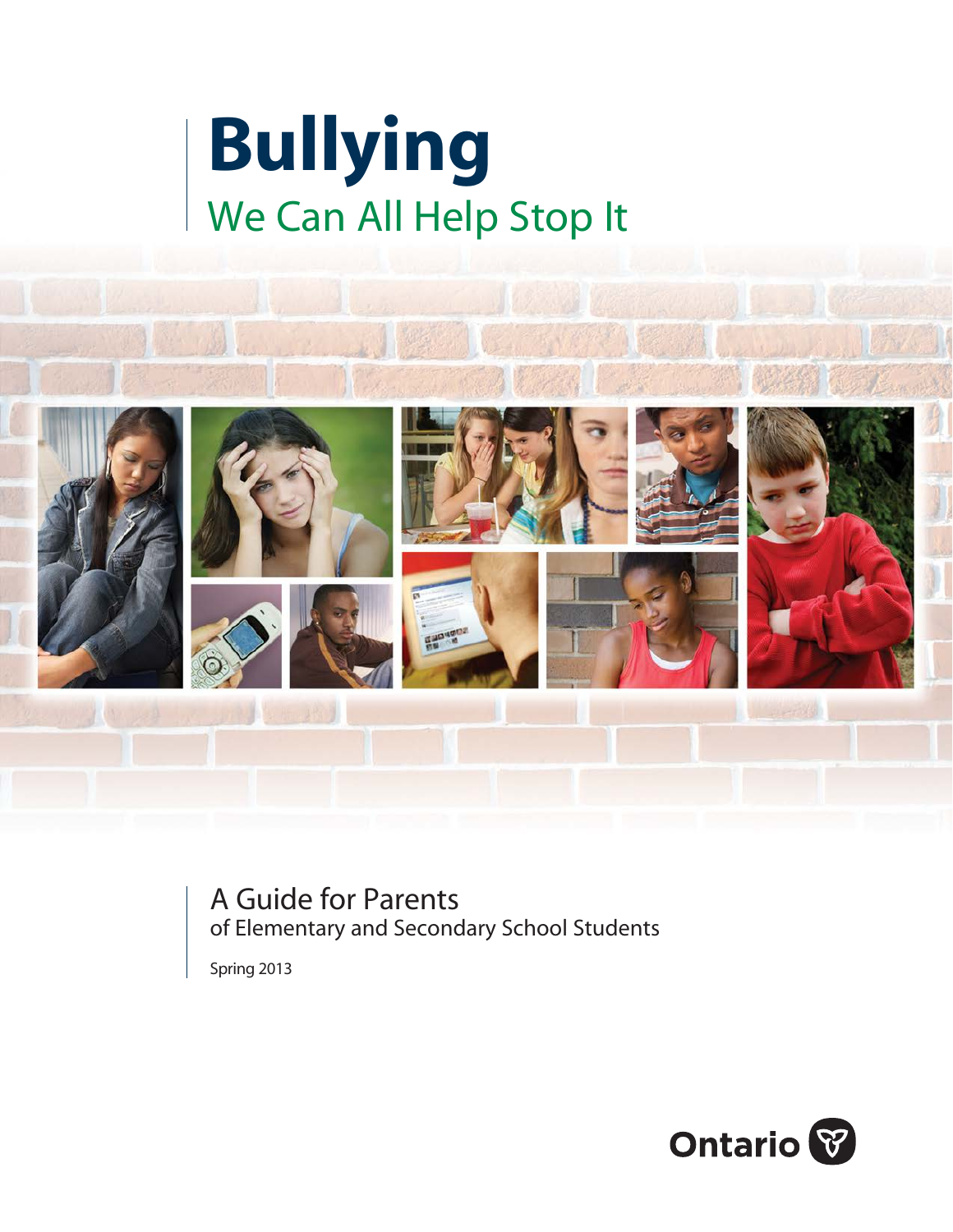The effects of bullying go beyond the school yard. As a parent or guardian, here's what to watch for, what you can do, and where you can go to get help.

# What is bullying?

Bullying is aggressive behaviour that is typically repeated over time. It is meant to cause harm, fear or distress or create a negative environment at school for another person. Bullying occurs in a situation where there is a real or perceived power imbalance.

The full definition is in the Education Act at [www.e-laws.gov.on.ca](http://www.e-laws.gov.on.ca)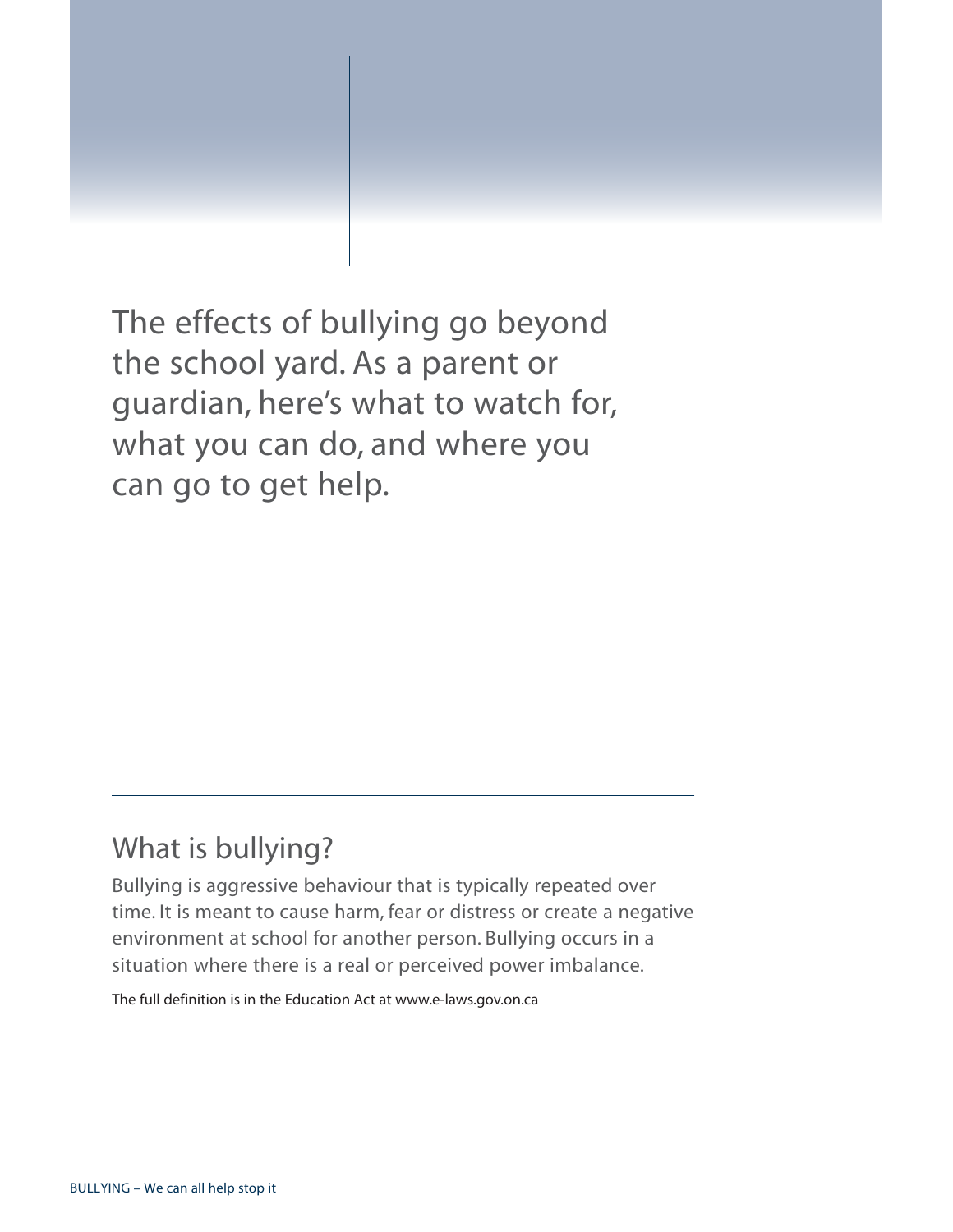

# **Types of Bullying**

# Is it bullying if my child hasn't been physically hurt?

Bullying can take many forms. It can be:

- **physical**  hitting, shoving, damaging or stealing property
- **verbal** name calling, mocking, or making sexist, racist or homophobic comments
- **social**  excluding others from a group or spreading gossip or rumours about them
- **written** writing notes or signs that are hurtful or insulting
- **electronic** (commonly known as cyber-bullying) spreading rumours and hurtful comments through the use of e-mail, cell phones (e.g., text messaging) and on social media sites.

# What is electronic bullying or cyber-bullying?

It is electronic communication that:

- is used to upset, threaten or embarrass another person.
- uses email, cell phones, text messages and social media sites to threaten, harass, embarrass, socially exclude or damage reputations and friendships.
- includes put downs, insults and can also involve spreading rumours, sharing private information, photos or videos or threatening to harm someone.
- is always aggressive and hurtful.

In Ontario schools, principals are required to address cyber-bullying if it has an impact on the school climate. For example, if the student is being bullied and is embarrassed as a result of an email message that was sent about him or her to other students in the school, he or she may not want to attend school.

Regardless of its form, bullying is unacceptable.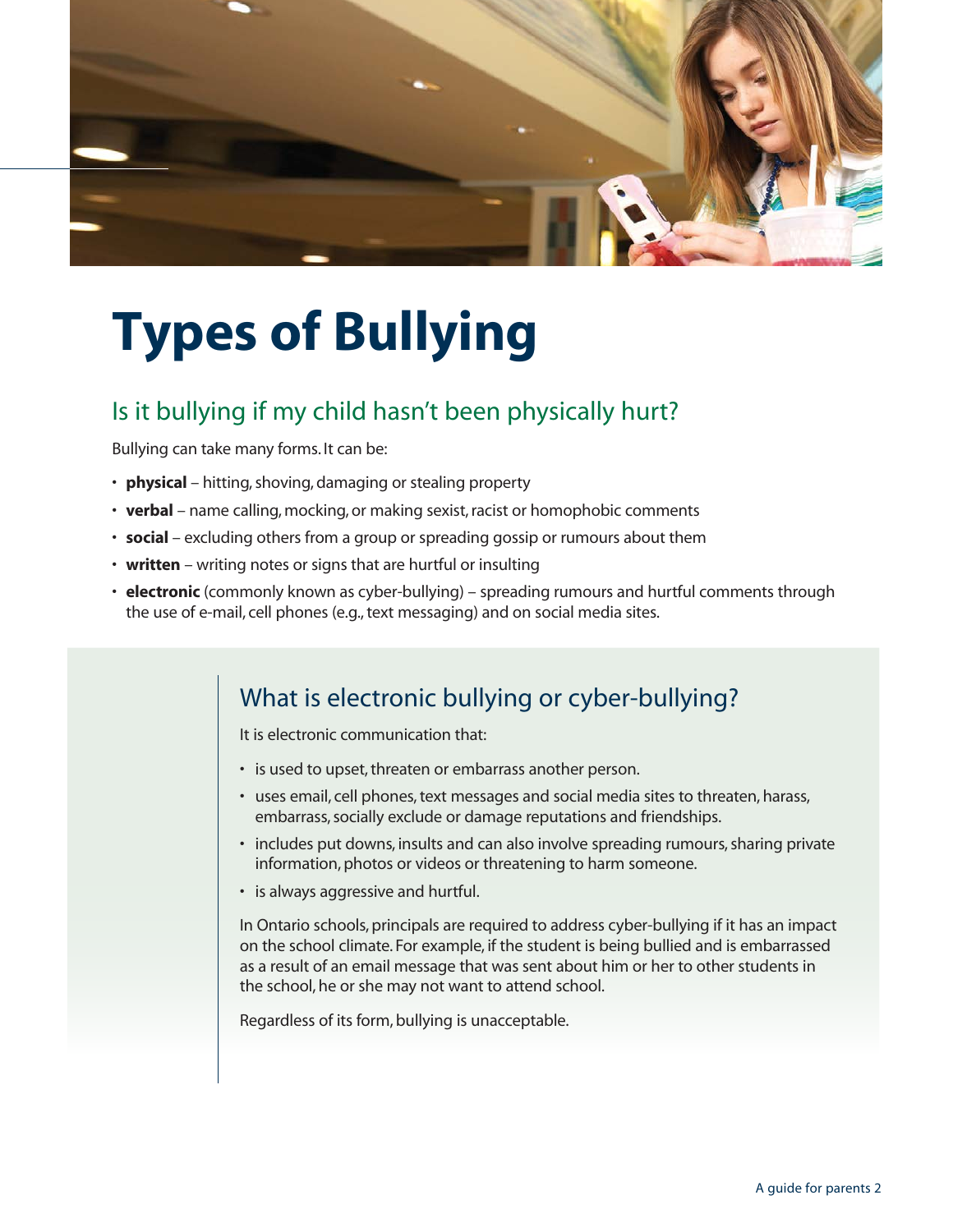Bullying takes place when there is an imbalance of power between people. An "imbalance" could mean one student is older, of a different race or has more friends than another.

Pepler, D., Craig, W., Connolly, J., Yuile, A., McMaster, L., & Jiang, D. (2006). A developmental perspective on bullying. *Aggressive Behavior*, 32, p. 376.

# Is conflict the same as bullying?

People may sometimes confuse conflict with bullying, but they are different.

Conflict occurs between two or more people who have a disagreement, a difference of opinion or different views. Conflict between students does not always mean it's bullying. Children learn at a young age to understand that others can have a different perspective than their own, but developing the ability to gain perspective takes time and the process continues into early adulthood (*Stepping Stones: A Resource on Youth Development*, page 26).

In conflict, each person feels comfortable expressing his or her views, and there is no power imbalance. Each person feels able to state his or her view point. How people deal with conflict can make it positive or negative.

Conflict becomes negative when an individual behaves aggressively by saying or doing hurtful things. Then the conflict is an aggressive interaction. Conflict only becomes bullying when it is repeated over and over again and there is a power imbalance. Over time, a pattern of behaviour may emerge where the person who behaves aggressively in the conflict may continue or even make it worse. The person who is the recipient of the aggressive conflict may feel less and less able to express his or her point of view and feel more and more powerless. That is when negative conflict may turn into bullying.

A school will respond to bullying and conflict differently. For example, in the case of a conflict, a school staff member may try to have the students come together to tell their side of the story and help them resolve the situation together.

In the case of bullying, a principal will consider progressive discipline, which may include suspension or expulsion.

# How serious a problem is bullying?

Bullying is never acceptable. It should not be considered just "part of growing up". Research and experience consistently show that bullying is a serious issue, with far-reaching consequences for the students involved, their families and peers, and the community around them.

Those children who are victimized, bully other children, or both, are at risk for many emotional, behavioural, and relationship problems. They will require support from adults to help them develop healthy relationships, not only in school but throughout their lives.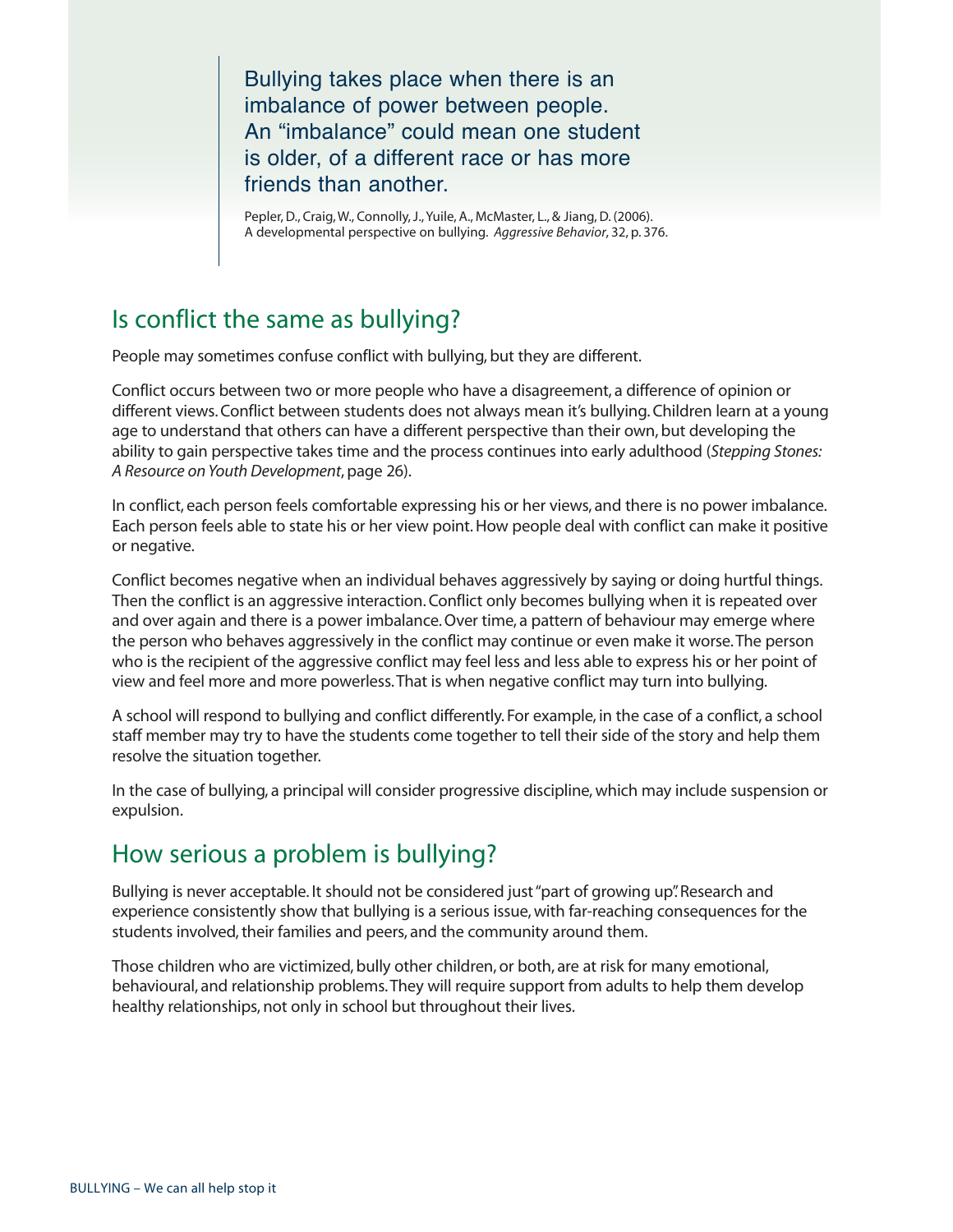Nearly one in three Ontario students (29 percent) report being bullied at school, according to a 2011 study from the Centre for Addiction and Mental Health (CAMH).

Students who are bullied often experience social anxiety, loneliness, withdrawal, physical illnesses and low self-esteem. They can also develop phobias, take on aggressive behaviour or slide into depression. Some students miss school, see their marks drop or even leave school altogether because they have been bullied.

Children and teens who learn to use power and aggression to distress others may stop caring about the difference between right and wrong in general. Eventually, they may become abusive adults. Therefore, it is important to help them to stop bullying as early as possible.

# Do boys and girls bully in the same way?

Both boys and girls can engage in bullying. Boys are more likely to bully physically, while girls generally use more indirect approaches, such as gossiping about classmates or isolating them by excluding them from activities or groups. With age, however, both boys and girls are more likely to bully in verbal and social ways.

# How can I tell if my child or teenager is being bullied?

A young child may not know the word "bully", but she knows when someone is being mean, hurting her, or making her feel sad or scared. She may not tell you because she may be worried she'll make things worse if she "tells", "tattles" or "rats".

| <b>Tattling vs. Telling</b>                                      |                                                                                                                                                     |
|------------------------------------------------------------------|-----------------------------------------------------------------------------------------------------------------------------------------------------|
| <b>Tattling</b>                                                  | <b>Telling</b>                                                                                                                                      |
| Tattling is telling on someone to get that<br>person in trouble. | Telling is getting help when you or someone you<br>know is being hurt, or when your right or that<br>person's right to be safe is being taken away. |

(Ontario Teachers' Federation (OTF) and Le Centre Ontarien de prévention des agressions (COPA), *Creating Safe Schools*, January 2012, pg. 56)

Your teenager won't necessarily tell you there's a problem either and may use a term such as "harassment" rather than "bullying" to describe the behaviour. Teenagers often prefer to handle things on their own. They might think you'll get upset, that you will take away their technology, such as their cell phones, or they might just find it embarrassing to have a parent involved.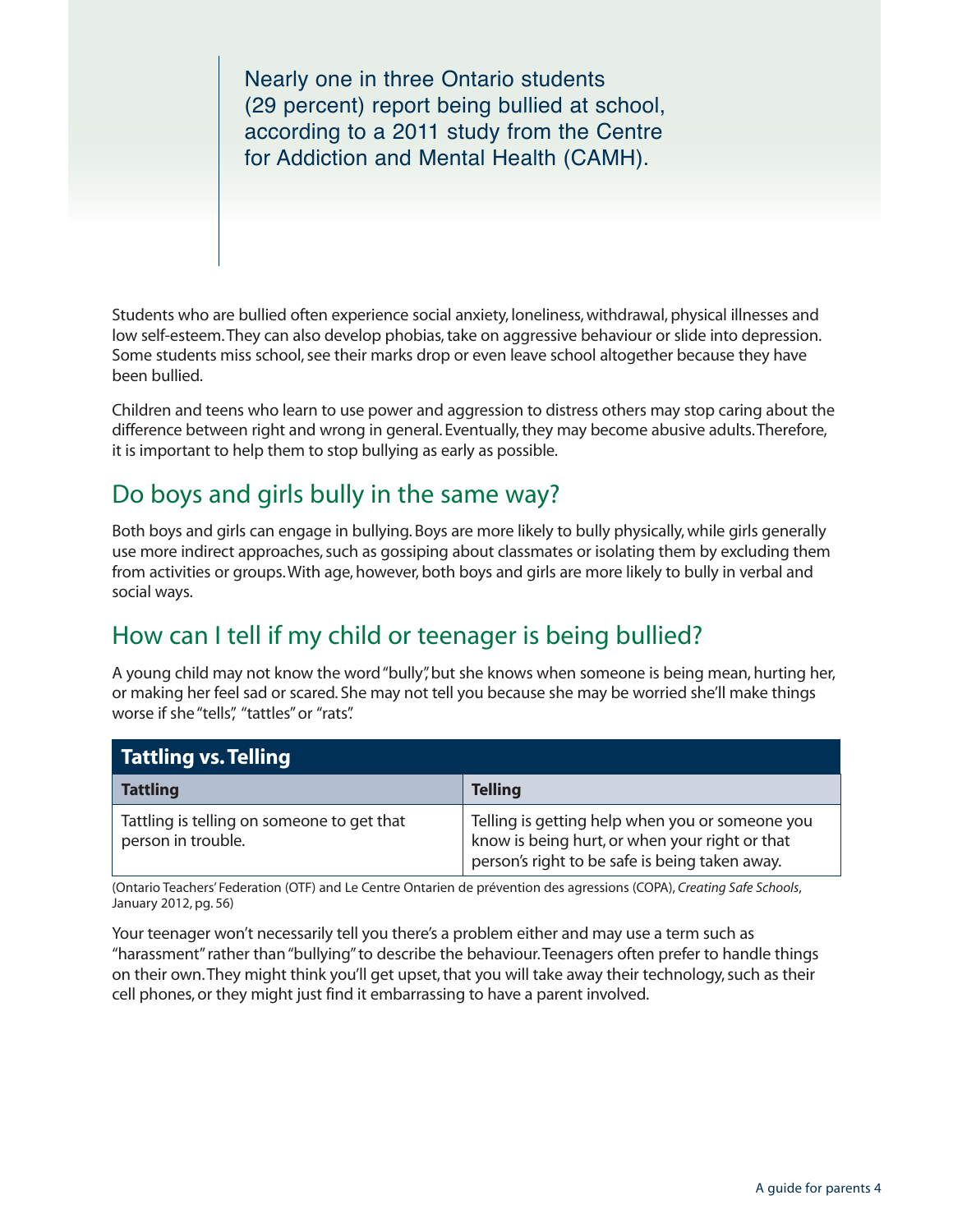Even if she doesn't talk about it, you can watch for signs that your child is being bullied. Here are some signs to watch for:

- Children who are being bullied may not want to go to school or may cry or feel sick on school days.
- They may not want to take part in activities or social events with other students.
- They may act differently than they normally do.
- They might suddenly begin to lose money or personal items, or come home with torn clothes or broken possessions, and offer explanations that don't make sense.
- Teens who are bullied and/or harassed may also start talking about dropping out of school and begin skipping activities that involve other students.

## My child is being bullied. What should I do?

- Listen to your child and assure him that he has a right to be safe.
- Be clear on the facts. Make notes about what happened and when it happened.
- Help your child see that there is a difference between "ratting", "tattling" or "telling" and reporting. It takes courage to report. Reporting is done not to cause trouble for another student, but to protect all students.
- Make an appointment to talk to your child/teenager's teacher, another teacher that your child/teenager trusts or the principal or vice-principal of the school.
- Difficult as it may be, try to remain calm so that you can support your child and plan a course of action with him or her.
- Stay on course. Keep an eye on your child's behaviour. If your meetings with school staff haven't made the bullying stop, go back and talk to the principal. Follow up on the steps that were agreed to at the meeting.
- Speak to the instructor or coach if the bullying is taking place during after-school activities or sports events.
- Contact police if the bullying involves criminal behaviour, such as sexual assault or use of a weapon, or if the threat to your child's safety is in the community rather than the school.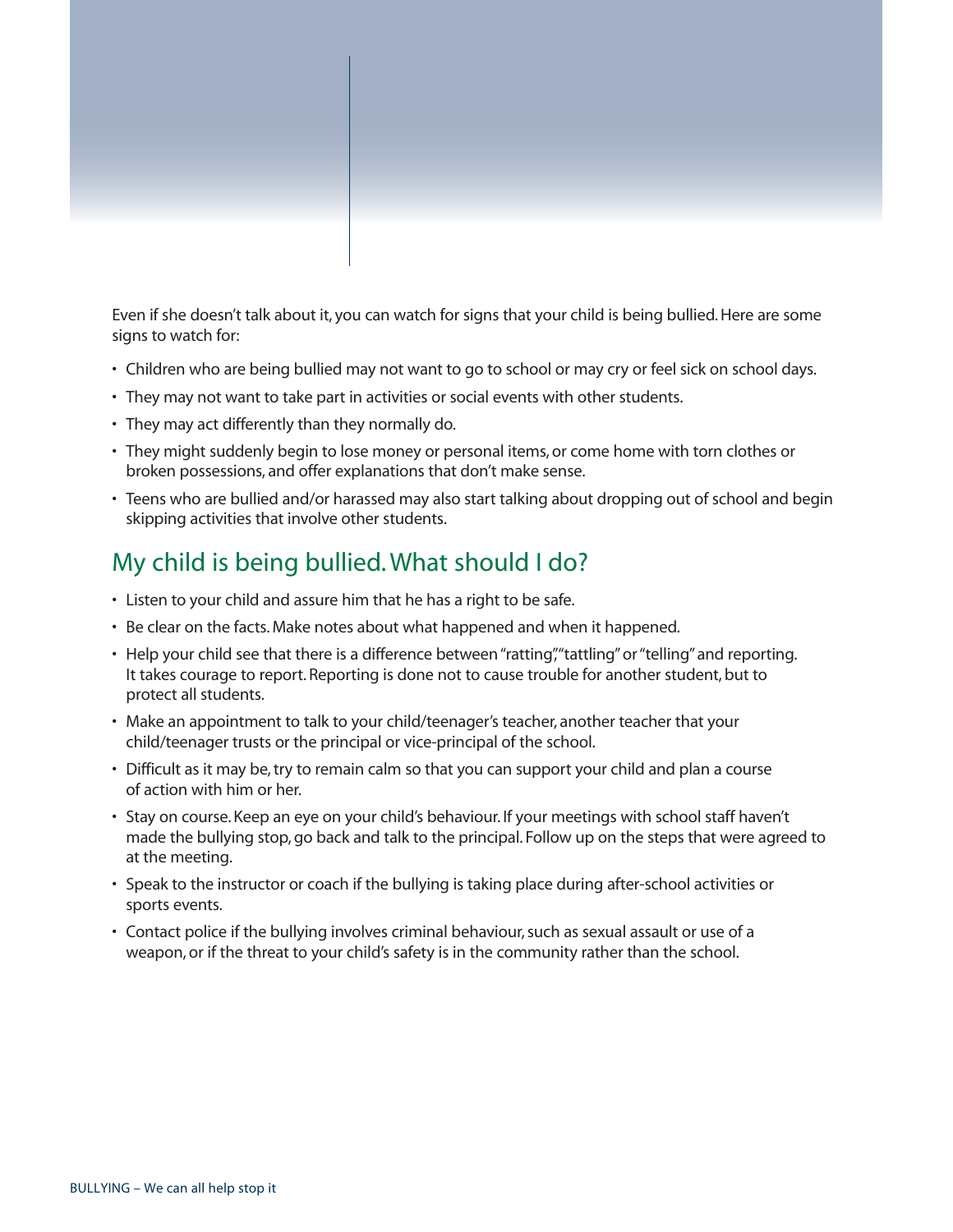Empathy is the capacity to recognize and share emotions that another person is experiencing. It develops late in adolescence and does not usually become fully developed until early adulthood. In childhood, a basic form of empathy emerges when children start to feel upset when they see other people are upset.

*Stepping Stones: A Resource on Youth Development*, page 25

# How can I help my child deal with bullying?

By working with the school to help your child or teen handle the bullying problem, you are leading by example and giving a clear message that bullying is wrong.

Regardless of age, you can help by encouraging your child to talk to you about bullying and by giving the following advice:

- Stay calm and **walk away** from the situation.
- **Tell an adult** whom you trust a teacher, the principal, the school bus driver or the lunchroom supervisor – about what happened or report it anonymously.
- **Talk about it** with your brothers or sisters, or with friends, so that you don't feel you're alone.
- **Call Kids Help Phone** at 1-800-668-6868 or visit **[www.kidshelpphone.ca](http://www.kidshelpphone.ca)**

### Is it possible that my child is bullying others?

Children who bully sometimes do so at home as well as at school. Look and listen within your own household. Are there signs that one of your children is bullying a sibling?

Children who bully may sometimes be aggressive and disruptive at home and may not show respect for household rules. If you are concerned that your child may be bullying others, watch how they interact with siblings, with you, and with friends when they come over to your home. If they seem to be aggressive, not getting along or don't show empathy - these could also be signs that they are bullying others at school.

Children who physically bully other students may also come home with bruises, scrapes, and torn clothing. They may suddenly have more money to spend than usual or new possessions that they would normally not be able to afford. They may also "talk tough" about other students.

Bullying behaviour can develop over a long period of time or as a result of major changes, losses or upsets in a child's or teen's life. Have any of your children recently had this kind of experience?

Think about how problems and conflicts are dealt with in your home. Do you talk through issues positively as a family? An important way to discourage bullying is to be a good role model and show your child how to sort out difficulties without using power or aggression.

It is also important to tell your children what bullying is. You should describe the different types of bullying and explain it is hurtful and harmful. Let your child know that bullying is wrong and is not acceptable behaviour under any circumstances.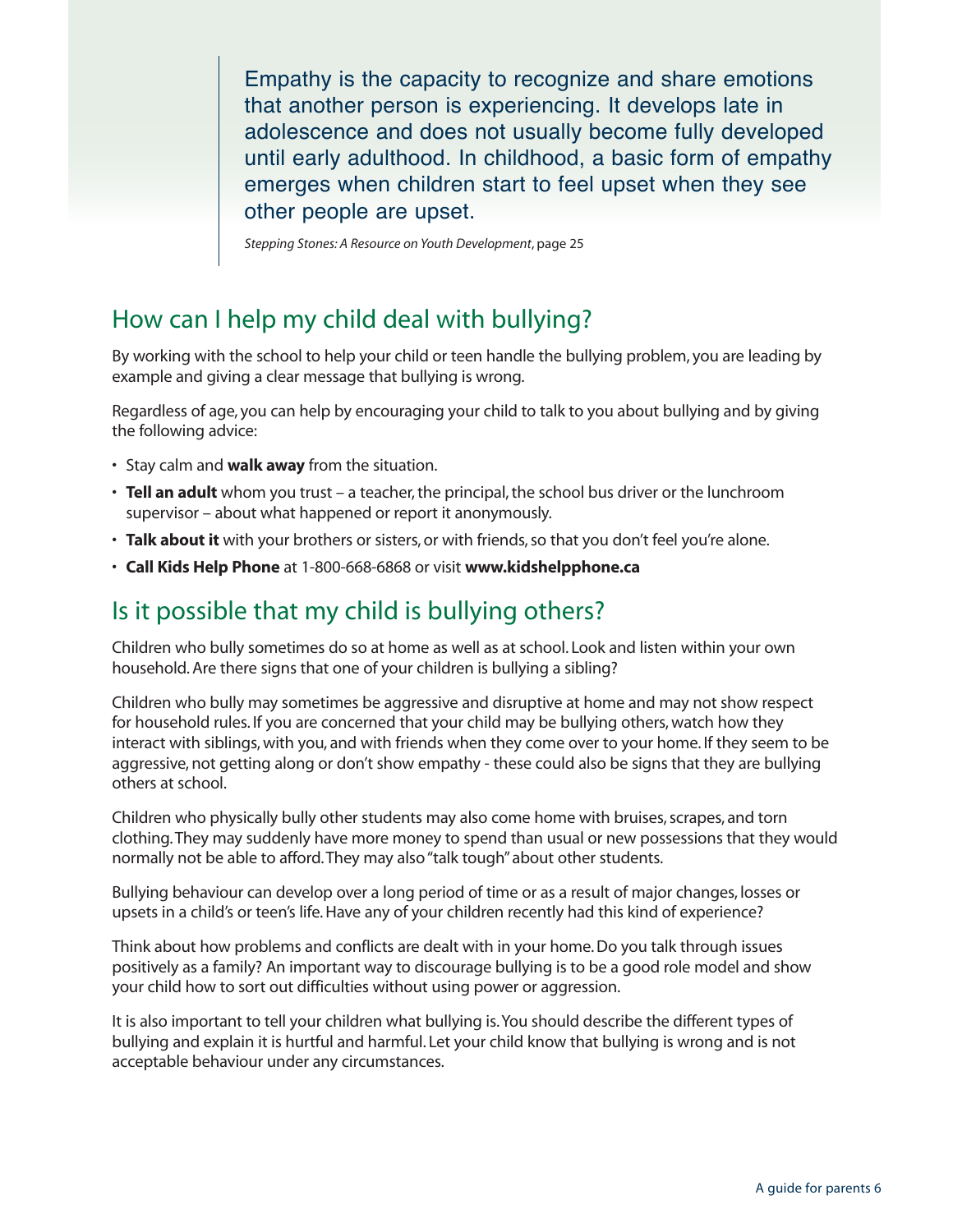# How do schools deal with bullying and other incidents?

Students who bully others, whether it happens in person or online, can face different consequences.

When addressing bullying, principals use a progressive discipline approach. Ontario's progressive discipline policy allows a principal to choose from a range of options to address the behaviour and help the student learn from his or her choices. Some examples include:

- an apology for a hurtful or disrespectful comment
- a review of the expectations for the student
- a meeting with parents/guardians
- anger management counselling
- having the student suspended from school.

In more serious cases, the principal may recommend that the student be expelled from school if the student was previously suspended for bullying and continues to present an unacceptable risk to the safety of another person. These rules apply to both elementary and secondary students.

Progressive discipline helps to prevent inappropriate behaviour from getting worse and having a negative impact on all students and their perceptions of safety and the school. It also promotes positive student behaviour and helps the student take responsibility for his or her behaviour and learn more positive ways of interacting with others.

Schools will provide support to all students who are involved in bullying: students who have been bullied, students who engaged in bullying behaviour, and those who witness this behaviour.

All schools and boards are required to have:

- policies to prevent and address bullying
- bullying prevention and intervention plans
- policies for progressive discipline and equity and inclusive education.

All board employees are required to report serious student incidents, such as bullying, to the principal. Principals are required to investigate all reported incidents of bullying.

Board employees who work directly with students, such as teachers, social workers and guidance counsellors, must respond to all inappropriate or disrespectful behaviour that has a negative impact on the school climate, including bullying.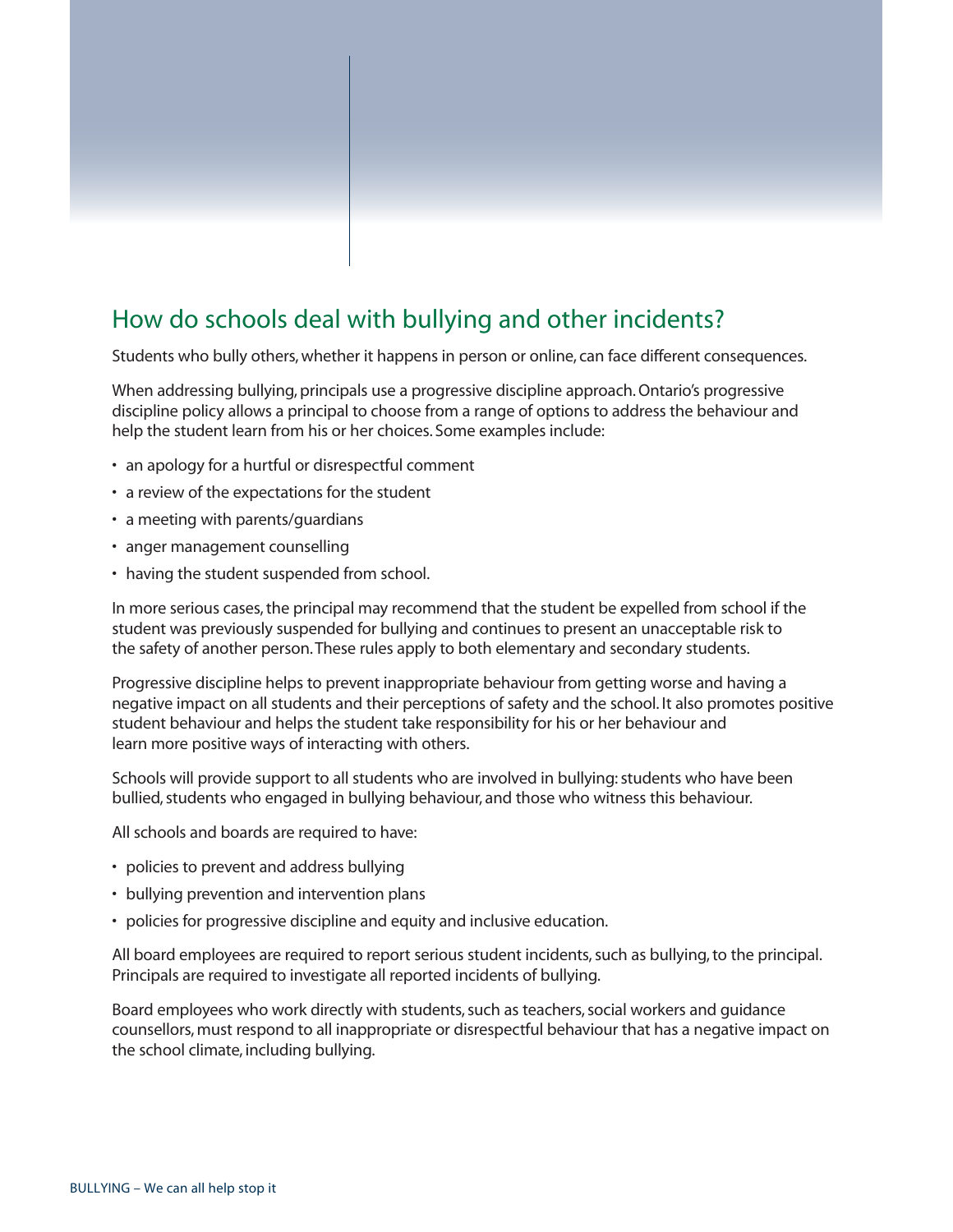

School boards are required to provide programs, interventions or other supports for students who have been bullied, who have witnessed bullying and who have engaged in bullying.

For more information on how staff deal with incidents at school, see the "Reporting and Responding" section on the ministry website at www.edu.gov.on.ca/eng/safeschools/reportingResponding.html or talk to your school's principal if you would like to learn more about the services available through the school.

Principals must contact the parents/guardians of students who have been bullied, as well as students who have engaged in bullying, and tell them:

- what happened
- what harm was done to the student
- what steps were taken to protect the student's safety, including any disciplinary measures taken in response to the incident
- what supports will be provided for the student in response to the incident.

In addition:

• principals must invite parents to have a discussion about the supports provided to their child.

# If my child is being bullied, what can I expect from the school?

The school must have a procedure that allows you, students and other people to anonymously report incidents of bullying.

If you are concerned about your child or simply want more information, ask to see your:

- School board's bullying prevention and intervention policy.
- School's code of conduct, which sets out how students, teachers, and other members of the school community should behave towards one another.
- School and board's bullying prevention and intervention plan. This document outlines what school staff can do to solve the problem.
- School's results from the School Climate Survey. This anonymous survey helps schools assess feelings about safety and make decisions about how to prevent bullying and promote safe and accepting schools. Surveys must be done at least every two years.

If staff becomes aware that your child is being bullied, you can expect the school to contact you. You may find that your child's teacher or another teacher your child trusts may be able to help identify some strategies that will help resolve the problem.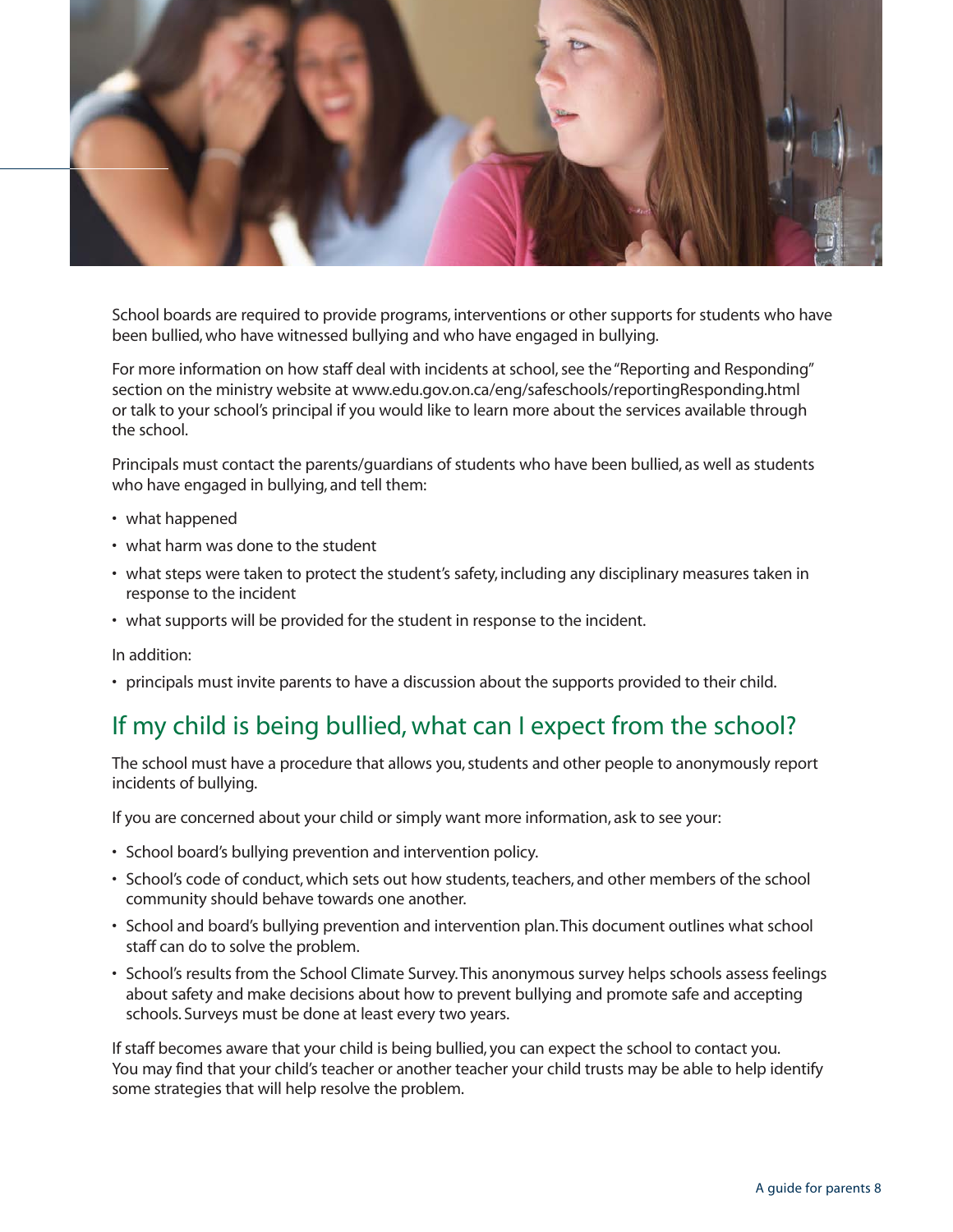

Schools are expected to make every effort to fully investigate your concerns, while protecting students' privacy.

Schools will assist all students who are involved in bullying, including those who engage in bullying, those who are bullied and those who witness bullying.

The school will have a process you can follow if you are concerned about the support provided to your child. If you are not satisfied with the school's response, you may contact the supervisory officer of your school board.

In addition, you may consider joining the Safe and Accepting Schools Team at your school. The team is responsible for fostering a safe, inclusive and accepting school climate. It includes the principal, at least one parent, school staff, a student and a community partner.

# Well, at least my child isn't involved in bullying …

Everyone suffers when bullying occurs, and everyone can help to prevent it. In 85 percent of cases, bullying takes place in front of witnesses. These witnesses are affected by what they see. Even though the witnesses may be afraid and may not want to get involved because they're afraid of becoming a target themselves or making things worse for the person being bullied, they can report bullying anonymously.

You can help your child understand that bullying is not acceptable and that he can help stop it by reporting it to an adult or reporting it anonymously.

# Nurturing healthy relationships can help stop bullying

Bullying prevention and intervention is about more than just eliminating bullying.

It also promotes the development of healthy relationships. Healthy relationships involve respectful interactions between people, whether face-to-face or online. The goal is to help ensure that all students have healthy, safe, respectful and caring relationships with everyone in their lives.

Teachers, parents, and other adults support and act as role models for children by showing them how healthy relationships can work. Children's positive relationships with other children depend on positive relationships with adults.

Students who are able to have healthy relationships will be less likely to bully others, will be more likely to support students who are bullied, and will be better able to reach their educational goals. Promoting healthy relationships is a key way to prevent bullying and create a safe and accepting school climate.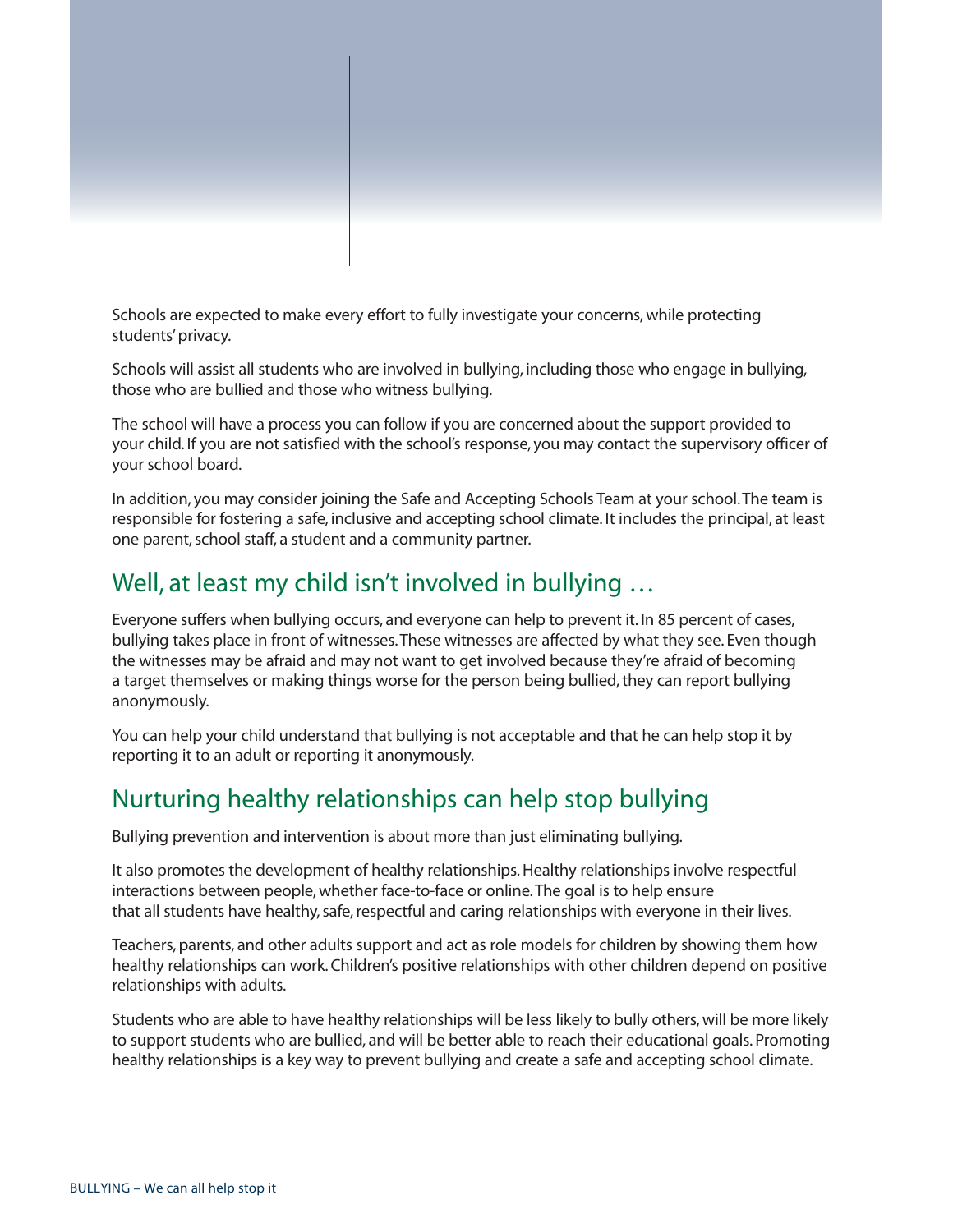

# How we're helping to make Ontario's schools safe and accepting

A positive school climate and a safe learning and teaching environment are essential if students are to succeed in school.

Learn more about:

- **Safe Schools Strategy.** This comprehensive strategy includes a safe and accepting schools team in every school, school resources, training for teachers and principals, and a partnership with Kids Help Phone. **[ontario.ca/acceptingschools](http://www.ontario.ca/acceptingschools)**
- **School climate survey for parents**. This survey is available in 22 languages. **[www.edu.gov.on.ca/](http://www.edu.gov.on.ca/eng/safeschools/climate.html) [eng/safeschools/climate.html](http://www.edu.gov.on.ca/eng/safeschools/climate.html)**
- **Ontario's approach to discipline**. "Progressive discipline" involves the whole school and promotes a positive school climate. It enables the principal to choose the appropriate consequences to address inappropriate student behaviour. It also offers students multiple supports to promote positive behaviour. This policy is explained in detail at **[www.edu.gov.on.ca/extra/eng/ppm/145.pdf](http://www.edu.gov.on.ca/extra/eng/ppm/145.pdf)**
- **Code of conduct**. This guide to Ontario's code of conduct outlines the roles and responsibilities for everyone in the school community, including students, parents, school staff and community partners. **[www.edu.gov.on.ca/eng/safeschools/code.html](http://www.edu.gov.on.ca/eng/safeschools/code.html)**
- **Ontario's Policy on Bullying Prevention and Intervention**. This policy outlines expectations for school boards on developing and implementing their bullying prevention and intervention policy. **[www.edu.gov.on.ca/extra/eng/ppm/144.pdf](http://www.edu.gov.on.ca/extra/eng/ppm/144.pdf)**
- **Equity and Inclusive Education Strategy**. This outlines how the ministry, school boards and schools are supporting equity and inclusive education in Ontario schools. **[www.edu.gov.on.ca/eng/](http://www.edu.gov.on.ca/eng/policyfunding/equity.html) [policyfunding/equity.html](http://www.edu.gov.on.ca/eng/policyfunding/equity.html)**
- **Premier's Awards for Accepting Schools.** The award recognizes up to 10 safe and accepting schools teams that have done exceptional and innovative work in creating a safe and accepting school environment. **[www.edu.gov.on.ca/eng/safeschools/award.html](http://www.edu.gov.on.ca/eng/safeschools/award.html)**
- **Kids Help Phone**. This confidential counselling service is available 24/7. Visit **[www.kidshelpphone.ca](http://www.kidshelpphone.ca)** or call **1-800-668-6868**.